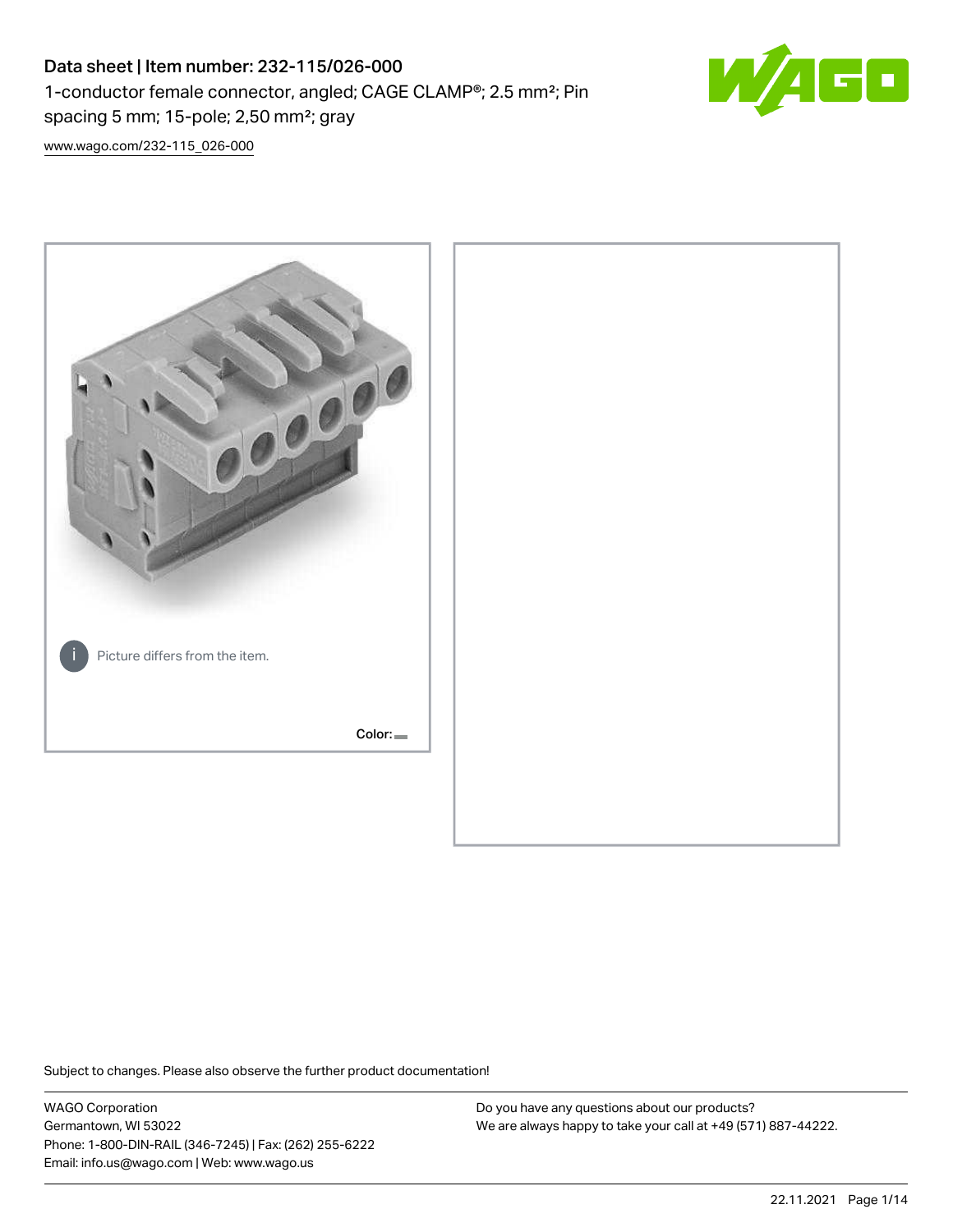

Dimensions in mm

 $L =$  (pole no. x pin spacing) + 1.5 mm + 0.9 mm

2- to 3-pole female connectors – one latch only

#### Item description

- **Universal connection for all conductor types**
- Easy cable pre-assembly and on-unit wiring via vertical and horizontal CAGE CLAMP<sup>®</sup> actuation  $\blacksquare$
- $\blacksquare$ Integrated test ports
- $\blacksquare$ With coding fingers

Subject to changes. Please also observe the further product documentation! Data

WAGO Corporation Germantown, WI 53022 Phone: 1-800-DIN-RAIL (346-7245) | Fax: (262) 255-6222 Email: info.us@wago.com | Web: www.wago.us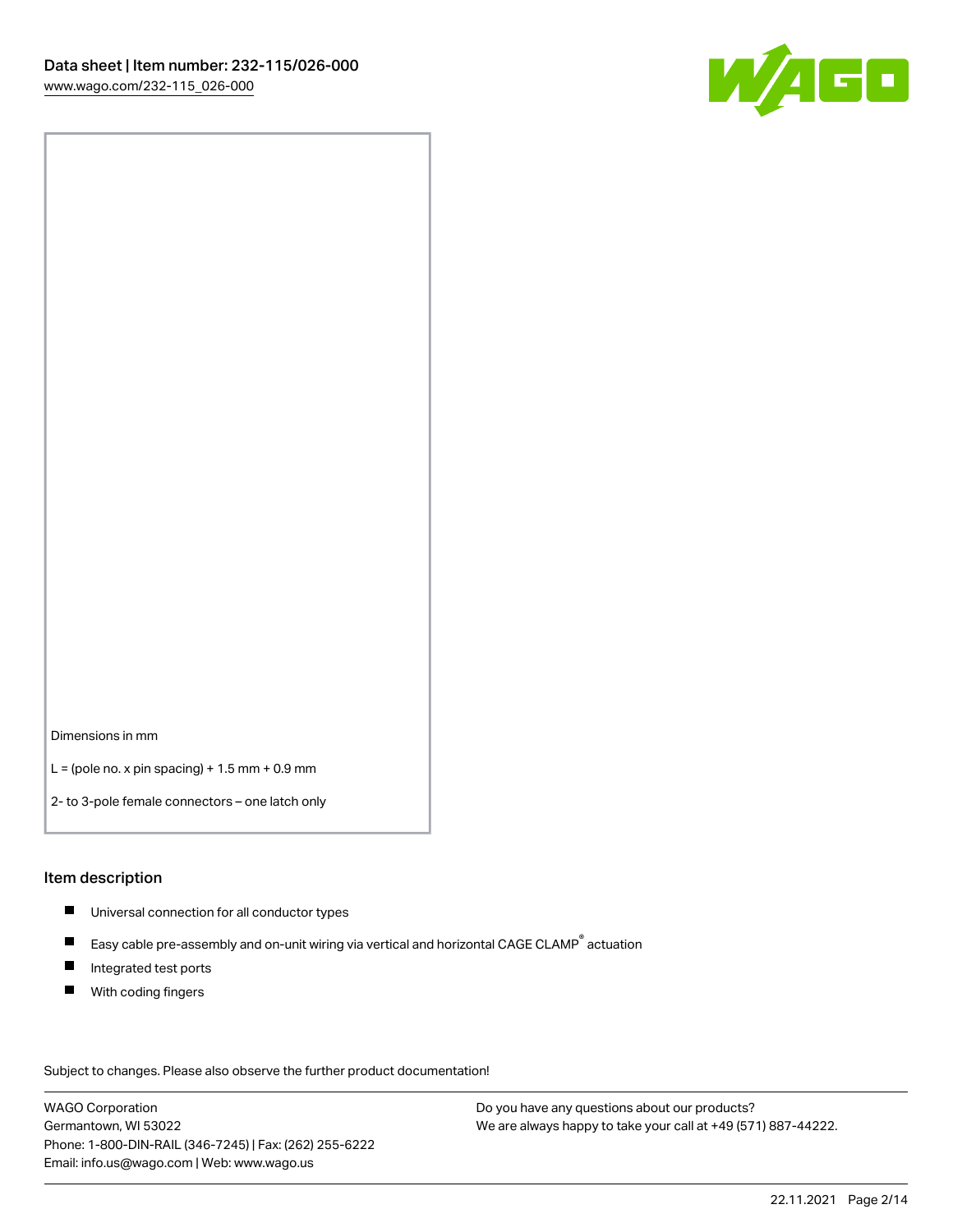

### Data Notes

| Safety information 1 | The MCS-MULTI CONNECTION SYSTEM includes connectors<br>without breaking capacity in accordance with DIN EN 61984. When<br>used as intended, these connectors must not be connected<br>/disconnected when live or under load. The circuit design should<br>ensure header pins, which can be touched, are not live when<br>unmated. |
|----------------------|-----------------------------------------------------------------------------------------------------------------------------------------------------------------------------------------------------------------------------------------------------------------------------------------------------------------------------------|
| Variants:            | Gold-plated or partially gold-plated contact surfaces<br>Other versions (or variants) can be requested from WAGO Sales or<br>configured at https://configurator.wago.com/                                                                                                                                                         |

### Electrical data

### IEC Approvals

| Ratings per                 | IEC/EN 60664-1                                                        |
|-----------------------------|-----------------------------------------------------------------------|
| Rated voltage (III / 3)     | 320 V                                                                 |
| Rated surge voltage (III/3) | 4 <sub>k</sub> V                                                      |
| Rated voltage (III/2)       | 320 V                                                                 |
| Rated surge voltage (III/2) | 4 <sub>k</sub> V                                                      |
| Nominal voltage (II/2)      | 630 V                                                                 |
| Rated surge voltage (II/2)  | 4 <sub>k</sub> V                                                      |
| Rated current               | 14A                                                                   |
| Legend (ratings)            | $(III / 2)$ $\triangle$ Overvoltage category III / Pollution degree 2 |

### UL Approvals

| Approvals per                  | UL 1059 |
|--------------------------------|---------|
| Rated voltage UL (Use Group B) | 300 V   |
| Rated current UL (Use Group B) | 15 A    |
| Rated voltage UL (Use Group D) | 300 V   |
| Rated current UL (Use Group D) | 10 A    |

## Ratings per UL

| Rated voltage UL 1977 | 600 V         |
|-----------------------|---------------|
| Rated current UL 1977 | $\sim$ $\sim$ |

### CSA Approvals

Approvals per CSA

| <b>WAGO Corporation</b>                                | Do you have any questions about our products?                 |
|--------------------------------------------------------|---------------------------------------------------------------|
| Germantown, WI 53022                                   | We are always happy to take your call at +49 (571) 887-44222. |
| Phone: 1-800-DIN-RAIL (346-7245)   Fax: (262) 255-6222 |                                                               |
| Email: info.us@wago.com   Web: www.wago.us             |                                                               |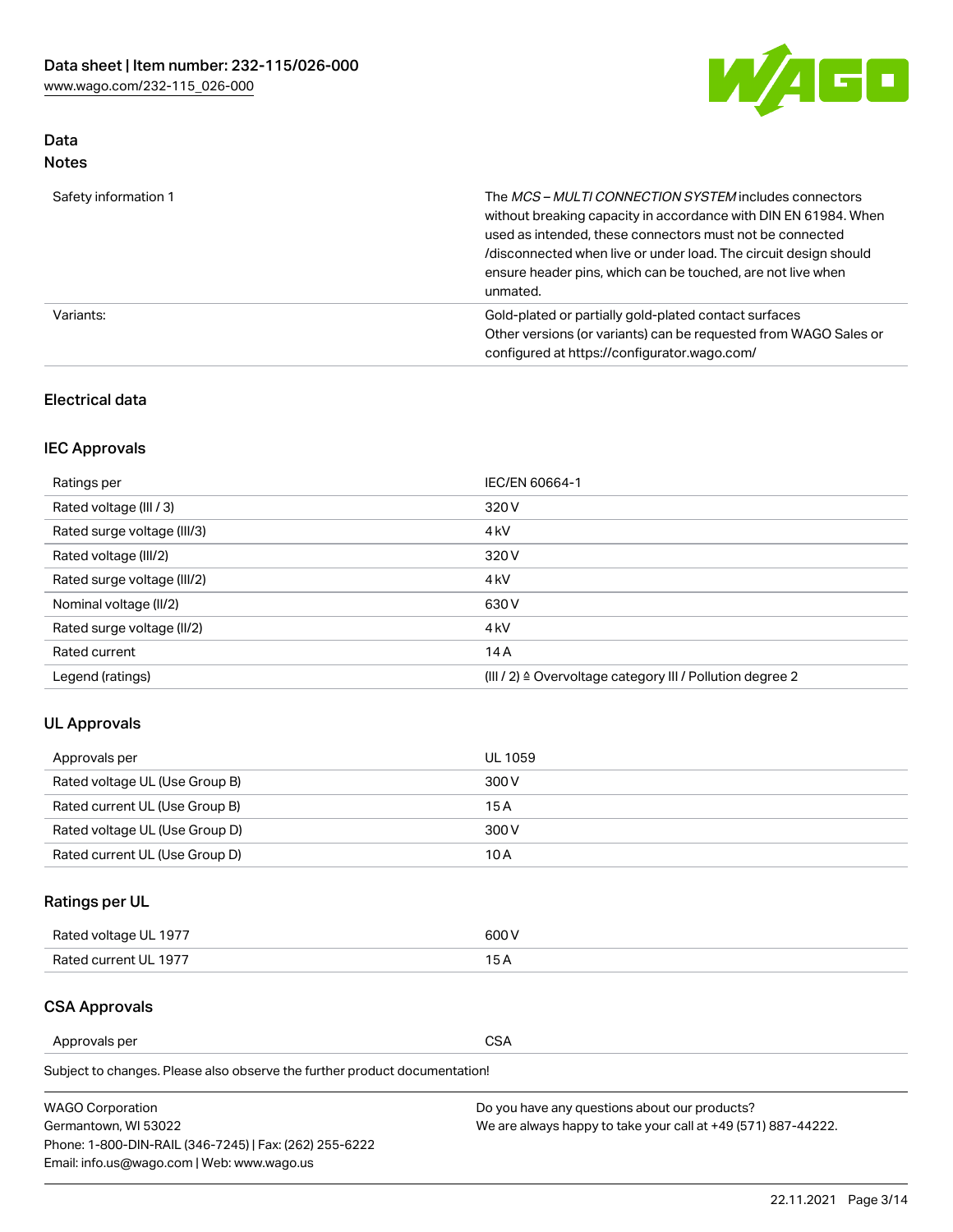[www.wago.com/232-115\\_026-000](http://www.wago.com/232-115_026-000)



| Rated voltage CSA (Use Group B) | 300 V |
|---------------------------------|-------|
| Rated current CSA (Use Group B) | 15 A  |
| Rated voltage CSA (Use Group D) | 300 V |
| Rated current CSA (Use Group D) | 10 A  |

### Connection data

| Total number of connection points | 15 |
|-----------------------------------|----|
| Total number of potentials        | 15 |
| Number of connection types        |    |
| Number of levels                  |    |

### Connection 1

| Connection technology                             | CAGE CLAMP®                             |
|---------------------------------------------------|-----------------------------------------|
| Actuation type                                    | Operating tool                          |
| Solid conductor                                   | $0.082.5$ mm <sup>2</sup> / 28  12 AWG  |
| Fine-stranded conductor                           | $0.08$ 2.5 mm <sup>2</sup> / 28  12 AWG |
| Fine-stranded conductor; with insulated ferrule   | $0.251.5$ mm <sup>2</sup>               |
| Fine-stranded conductor; with uninsulated ferrule | $0.252.5$ mm <sup>2</sup>               |
| Strip length                                      | $89$ mm $/$ 0.31  0.35 inch             |
| Number of poles                                   | 15                                      |
| Conductor entry direction to mating direction     | 270°                                    |

### Physical data

| Pin spacing | 5 mm / 0.197 inch     |
|-------------|-----------------------|
| Width       | 77.4 mm / 3.047 inch  |
| Height      | 23.9 mm / 0.941 inch  |
| Depth       | 22.75 mm / 0.896 inch |

### Mechanical data

| --<br>Design | angled<br>. . |
|--------------|---------------|
|              |               |

### Plug-in connection

| Contact type (pluggable connector) | Female connector/socket |
|------------------------------------|-------------------------|
| Connector (connection type)        | for conductor           |
| Mismating protection               | No.                     |
| Locking of plug-in connection      | Without                 |

| <b>WAGO Corporation</b>                                | Do you have any questions about our products?                 |
|--------------------------------------------------------|---------------------------------------------------------------|
| Germantown, WI 53022                                   | We are always happy to take your call at +49 (571) 887-44222. |
| Phone: 1-800-DIN-RAIL (346-7245)   Fax: (262) 255-6222 |                                                               |
| Email: info.us@wago.com   Web: www.wago.us             |                                                               |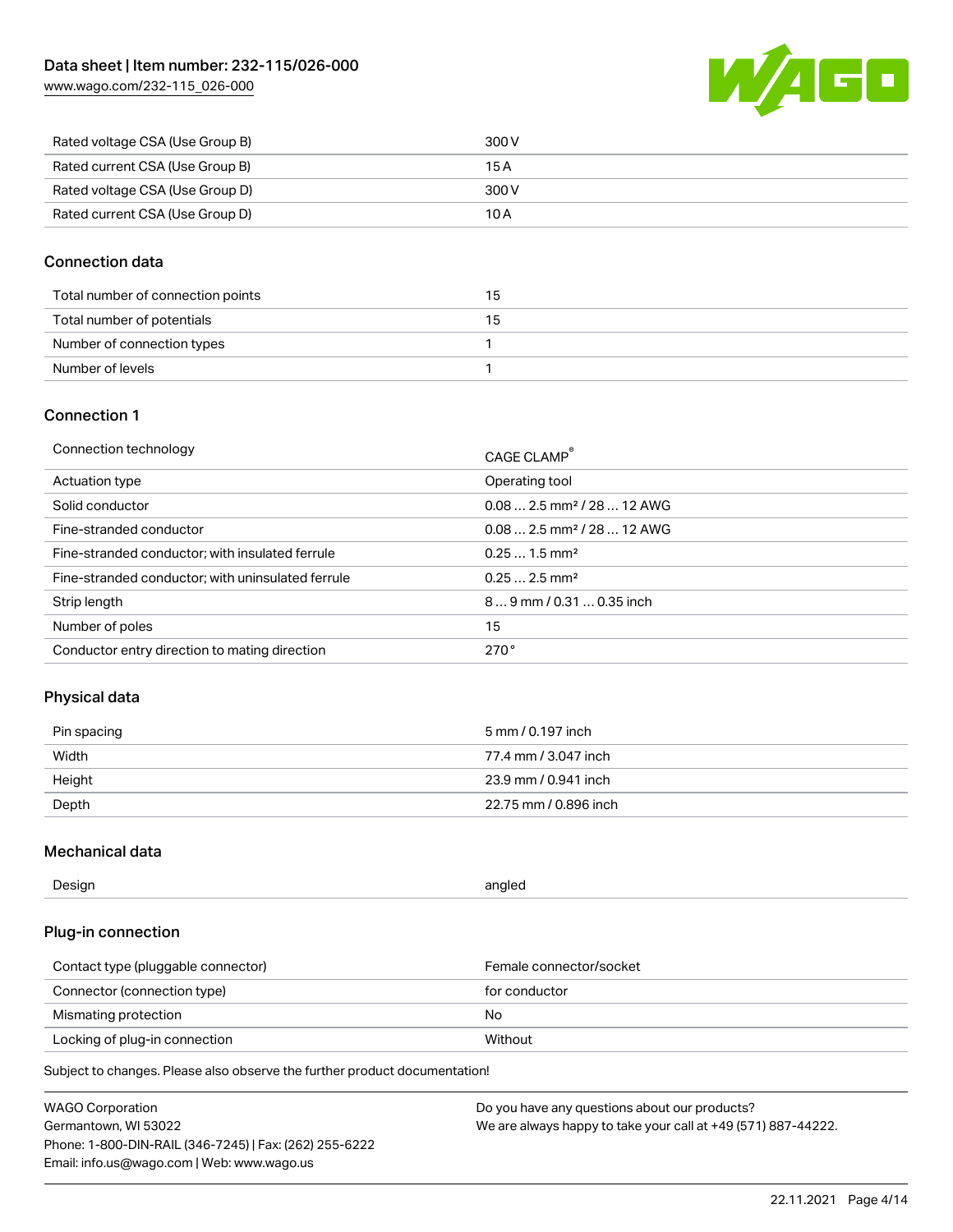

### Material data

| Color                       | gray                              |
|-----------------------------|-----------------------------------|
| Material group              |                                   |
| Insulation material         | Polyamide (PA66)                  |
| Flammability class per UL94 | V <sub>0</sub>                    |
| Clamping spring material    | Chrome nickel spring steel (CrNi) |
| Contact material            | Copper alloy                      |
| Contact plating             | tin-plated                        |
| Fire load                   | $0.455$ MJ                        |
| Weight                      | 28g                               |

## Environmental requirements

| Limit temperature range<br>.<br>$\blacksquare$ | . +85 °Ր<br>-60 |  |
|------------------------------------------------|-----------------|--|
|------------------------------------------------|-----------------|--|

### Commercial data

| Product Group         | 3 (Multi Conn. System) |
|-----------------------|------------------------|
| PU (SPU)              | 25 Stück               |
| Packaging type        | box                    |
| Country of origin     | PL                     |
| <b>GTIN</b>           | 4044918384124          |
| Customs tariff number | 8536694040             |

## Approvals / Certificates

### Country specific Approvals

| Logo | Approval                                            | <b>Additional Approval Text</b> | Certificate<br>name |
|------|-----------------------------------------------------|---------------------------------|---------------------|
|      | <b>CB</b><br><b>DEKRA Certification B.V.</b>        | IEC 61984                       | NL-39756            |
|      | <b>CSA</b><br>DEKRA Certification B.V.              | C <sub>22.2</sub>               | 1466354             |
| EMA  | <b>KEMA/KEUR</b><br><b>DEKRA Certification B.V.</b> | EN 61984                        | 2190761.01          |

#### Ship Approvals

| <b>WAGO Corporation</b>                                | Do you have any questions about our products?                 |
|--------------------------------------------------------|---------------------------------------------------------------|
| Germantown, WI 53022                                   | We are always happy to take your call at +49 (571) 887-44222. |
| Phone: 1-800-DIN-RAIL (346-7245)   Fax: (262) 255-6222 |                                                               |
| Email: info.us@wago.com   Web: www.wago.us             |                                                               |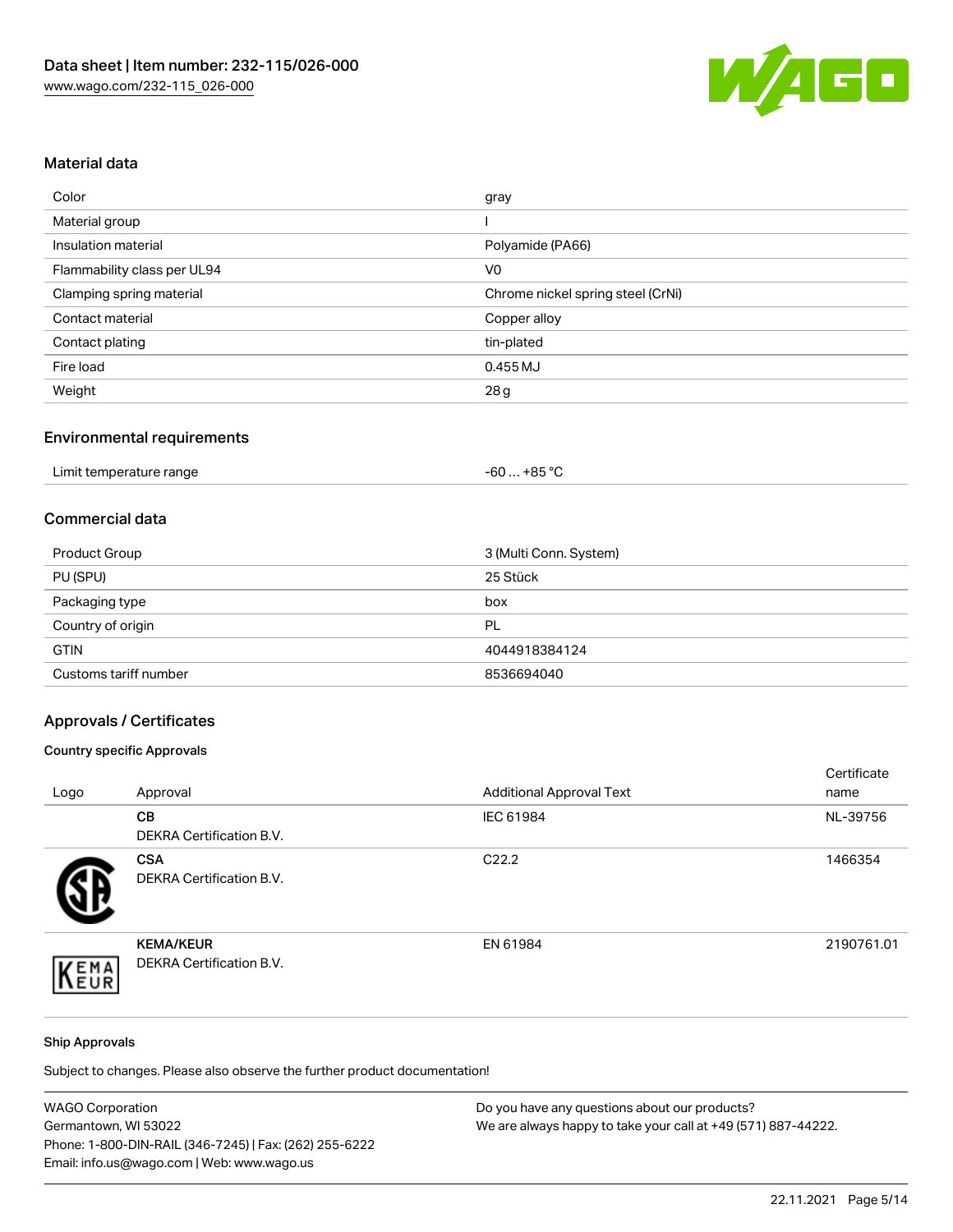

| Logo                                               | Approval                                                                                                        | <b>Additional Approval Text</b> | Certificate<br>name                 |
|----------------------------------------------------|-----------------------------------------------------------------------------------------------------------------|---------------------------------|-------------------------------------|
| ABS                                                | <b>ABS</b><br>American Bureau of Shipping                                                                       |                                 | $19 -$<br>HG15869876-<br><b>PDA</b> |
|                                                    | <b>BV</b><br>Bureau Veritas S.A.                                                                                | IEC 60998                       | 11915/D0 BV                         |
|                                                    | <b>DNV GL</b><br>Det Norske Veritas, Germanischer Lloyd                                                         |                                 | TAE 000016Z                         |
| <b>UL-Approvals</b>                                |                                                                                                                 |                                 |                                     |
| Logo                                               | Approval                                                                                                        | <b>Additional Approval Text</b> | Certificate<br>name                 |
|                                                    | UL<br>Underwriters Laboratories Inc.                                                                            | UL 1059                         | E45172                              |
|                                                    | <b>UR</b><br>Underwriters Laboratories Inc.                                                                     | <b>UL 1977</b>                  | E45171                              |
| Counterpart                                        |                                                                                                                 |                                 |                                     |
|                                                    | Item no.231-615<br>Male connector; 15-pole; Pin spacing 5 mm; gray                                              |                                 | www.wago.com/231-615                |
|                                                    | Item no.231-145/001-000<br>Male header; 15-pole; THT; 1.0 x 1.0 mm solder pin; straight; pin spacing 5 mm; gray |                                 | www.wago.com/231-145/001-000        |
|                                                    | Item no.231-445/001-000<br>Male header; 15-pole; THT; 1.0 x 1.0 mm solder pin; angled; pin spacing 5 mm; gray   |                                 | www.wago.com/231-445/001-000        |
| <b>Optional accessories</b><br>Testing accessories |                                                                                                                 |                                 |                                     |
| Testing accessories                                |                                                                                                                 |                                 |                                     |
|                                                    | Subject to changes. Please also observe the further product documentation!                                      |                                 |                                     |

WAGO Corporation Germantown, WI 53022 Phone: 1-800-DIN-RAIL (346-7245) | Fax: (262) 255-6222 Email: info.us@wago.com | Web: www.wago.us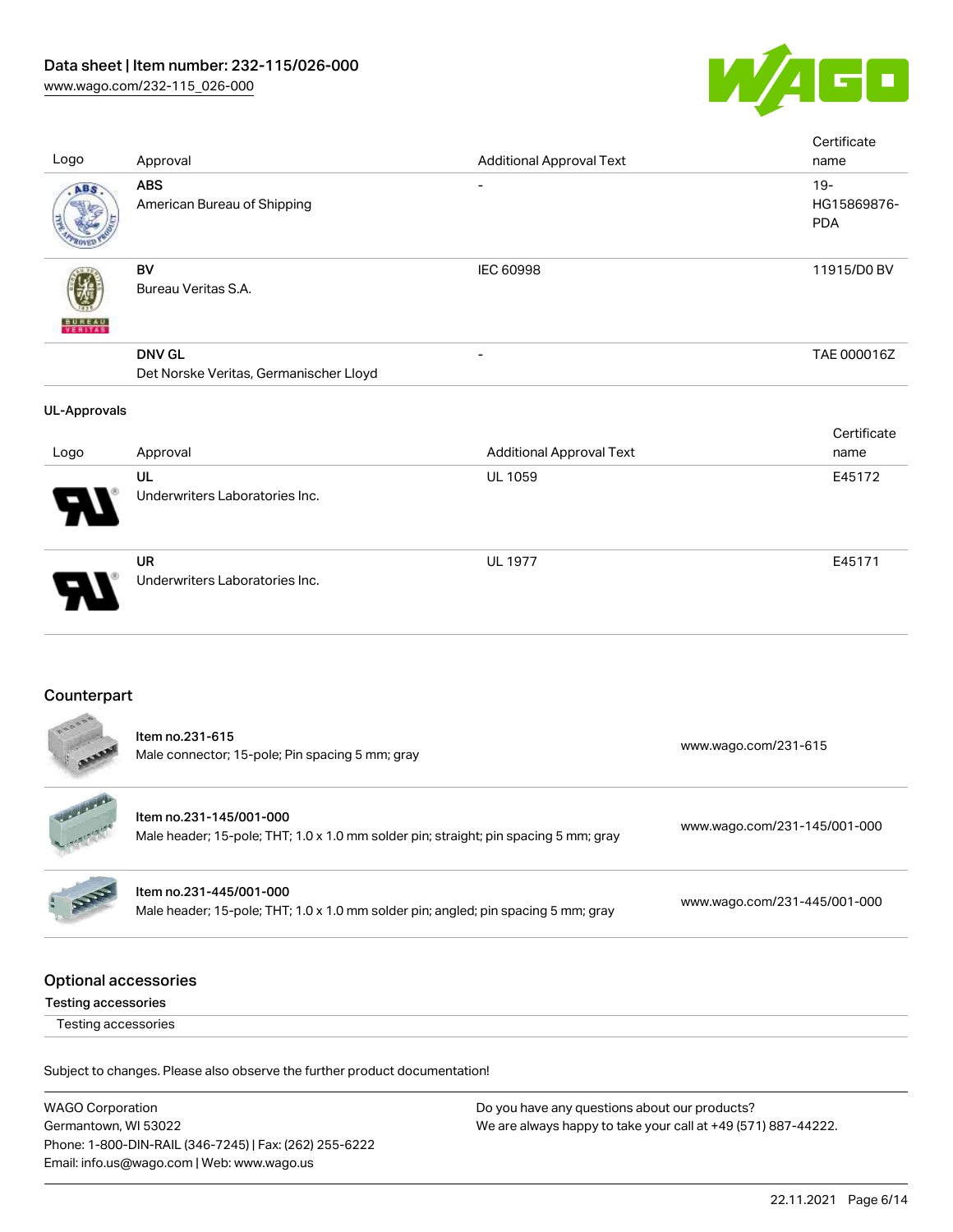[www.wago.com/232-115\\_026-000](http://www.wago.com/232-115_026-000)



Item no.: 210-136 Test plug; 2 mm Ø; with 500 mm cable [www.wago.com/210-136](http://www.wago.com/210-136)



|                | Item no.: 231-661<br>Test plugs for female connectors; for 5 mm and 5.08 mm pin spacing; 2,50 mm <sup>2</sup> ; light gray | www.wago.com/231-661 |
|----------------|----------------------------------------------------------------------------------------------------------------------------|----------------------|
| <b>Tools</b>   |                                                                                                                            |                      |
| Operating tool |                                                                                                                            |                      |
|                | Item no.: 209-130<br>Operating tool; suitable for 264, 280 and 281 Series; 1-way; of insulating material; white            | www.wago.com/209-130 |
|                | Item no.: 231-159<br>Operating tool; natural                                                                               | www.wago.com/231-159 |
|                | Item no.: 231-231<br>Combination operating tool; red                                                                       | www.wago.com/231-231 |
|                | Item no.: 231-131<br>Operating tool; made of insulating material; 1-way; loose; white                                      | www.wago.com/231-131 |
|                | Item no.: 231-291<br>Operating tool; made of insulating material; 1-way; loose; red                                        | www.wago.com/231-291 |
|                | Item no.: 280-432<br>Operating tool; made of insulating material; 2-way; white                                             | www.wago.com/280-432 |
|                | Item no.: 280-434<br>Operating tool; made of insulating material; 4-way                                                    | www.wago.com/280-434 |
|                | Item no.: 280-437<br>Operating tool; made of insulating material; 7-way                                                    | www.wago.com/280-437 |
|                | Item no.: 280-440<br>Operating tool; made of insulating material; 10-way                                                   | www.wago.com/280-440 |
|                | Item no.: 280-435<br>Operating tool; made of insulating material; 5-way; gray                                              | www.wago.com/280-435 |
|                | Item no.: 280-436<br>Operating tool; made of insulating material; 6-way                                                    | www.wago.com/280-436 |
|                | Item no.: 280-438<br>Operating tool; made of insulating material; 8-way                                                    | www.wago.com/280-438 |
|                | Item no.: 280-433<br>Operating tool; made of insulating material; 3-way                                                    | www.wago.com/280-433 |
| Ferrules       |                                                                                                                            |                      |

Subject to changes. Please also observe the further product documentation!

WAGO Corporation Germantown, WI 53022 Phone: 1-800-DIN-RAIL (346-7245) | Fax: (262) 255-6222 Email: info.us@wago.com | Web: www.wago.us Do you have any questions about our products? We are always happy to take your call at +49 (571) 887-44222.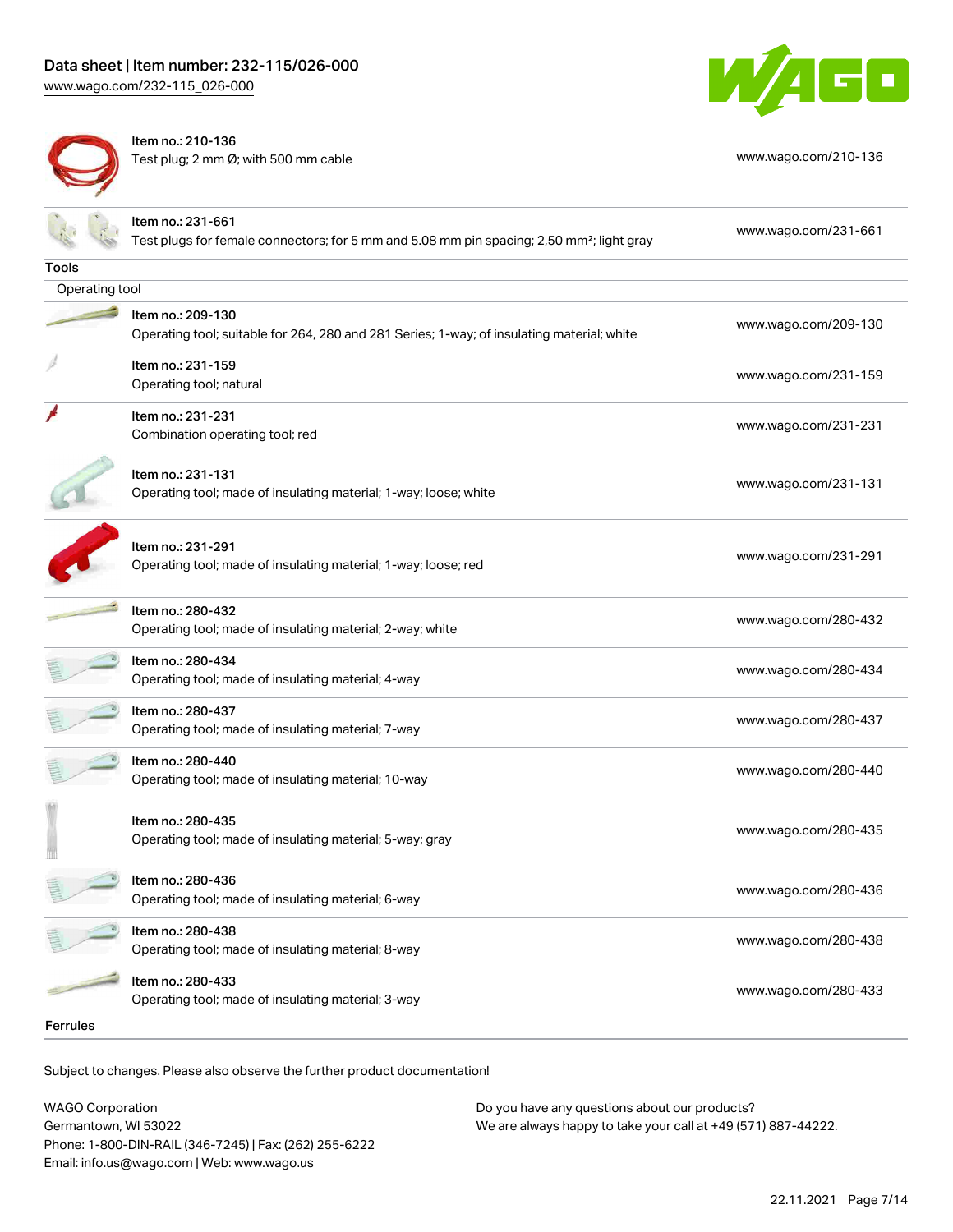### Data sheet | Item number: 232-115/026-000

[www.wago.com/232-115\\_026-000](http://www.wago.com/232-115_026-000)



| Item no.: 216-101                                                                                                                                                                  |                      |
|------------------------------------------------------------------------------------------------------------------------------------------------------------------------------------|----------------------|
| Ferrule; Sleeve for 0.5 mm <sup>2</sup> / AWG 22; uninsulated; electro-tin plated; silver-colored                                                                                  | www.wago.com/216-101 |
| Item no.: 216-104<br>Ferrule; Sleeve for 1.5 mm <sup>2</sup> / AWG 16; uninsulated; electro-tin plated; silver-colored                                                             | www.wago.com/216-104 |
| Item no.: 216-106<br>Ferrule; Sleeve for 2.5 mm <sup>2</sup> / AWG 14; uninsulated; electro-tin plated; silver-colored                                                             | www.wago.com/216-106 |
| Item no.: 216-102<br>Ferrule; Sleeve for 0.75 mm <sup>2</sup> / AWG 20; uninsulated; electro-tin plated; silver-colored                                                            | www.wago.com/216-102 |
| Item no.: 216-103<br>Ferrule; Sleeve for 1 mm <sup>2</sup> / AWG 18; uninsulated; electro-tin plated                                                                               | www.wago.com/216-103 |
| Item no.: 216-123<br>Ferrule; Sleeve for 1 mm <sup>2</sup> / AWG 18; uninsulated; electro-tin plated; silver-colored                                                               | www.wago.com/216-123 |
| Item no.: 216-122<br>Ferrule; Sleeve for 0.75 mm <sup>2</sup> / AWG 20; uninsulated; electro-tin plated; silver-colored                                                            | www.wago.com/216-122 |
| Item no.: 216-124<br>Ferrule; Sleeve for 1.5 mm <sup>2</sup> / AWG 16; uninsulated; electro-tin plated                                                                             | www.wago.com/216-124 |
| Item no.: 216-142<br>Ferrule; Sleeve for 0.75 mm <sup>2</sup> / 18 AWG; uninsulated; electro-tin plated; electrolytic copper; gastight<br>crimped; acc. to DIN 46228, Part 1/08.92 | www.wago.com/216-142 |
| Item no.: 216-132<br>Ferrule; Sleeve for 0.34 mm <sup>2</sup> / AWG 24; uninsulated; electro-tin plated                                                                            | www.wago.com/216-132 |
| Item no.: 216-121<br>Ferrule; Sleeve for 0.5 mm <sup>2</sup> / AWG 22; uninsulated; electro-tin plated; silver-colored                                                             | www.wago.com/216-121 |
| Item no.: 216-143<br>Ferrule; Sleeve for 1 mm <sup>2</sup> / AWG 18; uninsulated; electro-tin plated; electrolytic copper; gastight<br>crimped; acc. to DIN 46228, Part 1/08.92    | www.wago.com/216-143 |
| Item no.: 216-131<br>Ferrule; Sleeve for 0.25 mm <sup>2</sup> / AWG 24; uninsulated; electro-tin plated; silver-colored                                                            | www.wago.com/216-131 |
| Item no.: 216-141<br>Ferrule; Sleeve for 0.5 mm <sup>2</sup> / 20 AWG; uninsulated; electro-tin plated; electrolytic copper; gastight<br>crimped; acc. to DIN 46228, Part 1/08.92  | www.wago.com/216-141 |
| Item no.: 216-152<br>Ferrule; Sleeve for 0.34 mm <sup>2</sup> / AWG 24; uninsulated; electro-tin plated                                                                            | www.wago.com/216-152 |
| Item no.: 216-203<br>Ferrule; Sleeve for 1 mm <sup>2</sup> / AWG 18; insulated; electro-tin plated; red                                                                            | www.wago.com/216-203 |
| Item no.: 216-202                                                                                                                                                                  | www.wago.com/216-202 |
|                                                                                                                                                                                    |                      |

| <b>WAGO Corporation</b>                                | Do you have any questions about our products?                 |
|--------------------------------------------------------|---------------------------------------------------------------|
| Germantown, WI 53022                                   | We are always happy to take your call at +49 (571) 887-44222. |
| Phone: 1-800-DIN-RAIL (346-7245)   Fax: (262) 255-6222 |                                                               |
| Email: info.us@wago.com   Web: www.wago.us             |                                                               |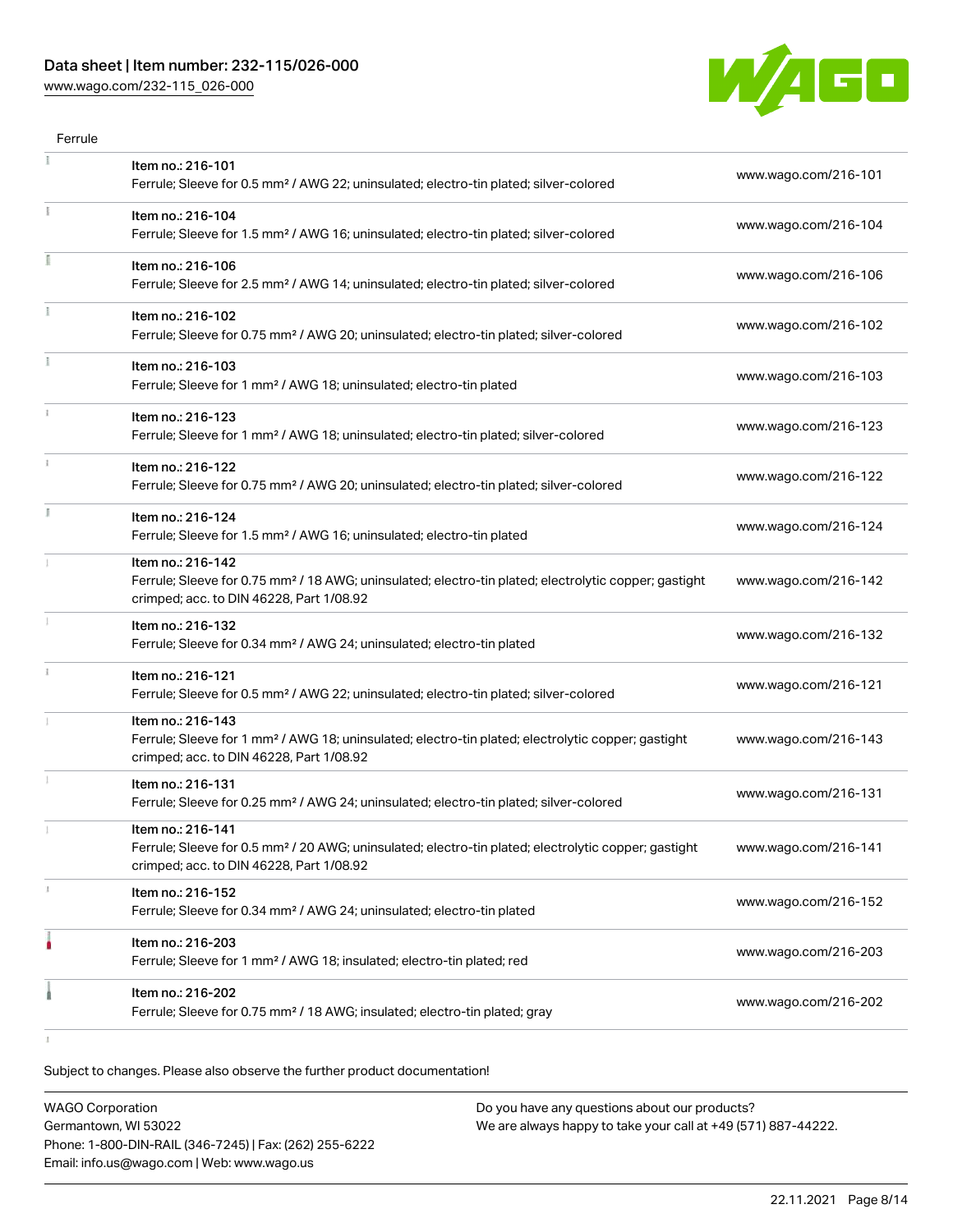[www.wago.com/232-115\\_026-000](http://www.wago.com/232-115_026-000)



|   | Item no.: 216-151<br>Ferrule; Sleeve for 0.25 mm <sup>2</sup> / AWG 24; uninsulated; electro-tin plated                                                                                                 | www.wago.com/216-151 |
|---|---------------------------------------------------------------------------------------------------------------------------------------------------------------------------------------------------------|----------------------|
| Â | Item no.: 216-204<br>Ferrule; Sleeve for 1.5 mm <sup>2</sup> / AWG 16; insulated; electro-tin plated; black                                                                                             | www.wago.com/216-204 |
|   | Item no.: 216-144<br>Ferrule; Sleeve for 1.5 mm <sup>2</sup> / AWG 16; uninsulated; electro-tin plated; electrolytic copper; gastight<br>crimped; acc. to DIN 46228, Part 1/08.92; silver-colored       | www.wago.com/216-144 |
|   | Item no.: 216-201<br>Ferrule; Sleeve for 0.5 mm <sup>2</sup> / 20 AWG; insulated; electro-tin plated; white                                                                                             | www.wago.com/216-201 |
|   | Item no.: 216-223<br>Ferrule; Sleeve for 1 mm <sup>2</sup> / AWG 18; insulated; electro-tin plated; red                                                                                                 | www.wago.com/216-223 |
|   | Item no.: 216-241<br>Ferrule; Sleeve for 0.5 mm <sup>2</sup> / 20 AWG; insulated; electro-tin plated; electrolytic copper; gastight<br>crimped; acc. to DIN 46228, Part 4/09.90; white                  | www.wago.com/216-241 |
|   | Item no.: 216-242<br>Ferrule; Sleeve for 0.75 mm <sup>2</sup> / 18 AWG; insulated; electro-tin plated; electrolytic copper; gastight<br>crimped; acc. to DIN 46228, Part 4/09.90; gray                  | www.wago.com/216-242 |
|   | Item no.: 216-222<br>Ferrule; Sleeve for 0.75 mm <sup>2</sup> / 18 AWG; insulated; electro-tin plated; gray                                                                                             | www.wago.com/216-222 |
|   | Item no.: 216-221<br>Ferrule; Sleeve for 0.5 mm <sup>2</sup> / 20 AWG; insulated; electro-tin plated; white                                                                                             | www.wago.com/216-221 |
| 1 | Item no.: 216-224<br>Ferrule; Sleeve for 1.5 mm <sup>2</sup> / AWG 16; insulated; electro-tin plated; black                                                                                             | www.wago.com/216-224 |
|   | Item no.: 216-243<br>Ferrule; Sleeve for 1 mm <sup>2</sup> / AWG 18; insulated; electro-tin plated; electrolytic copper; gastight crimped; www.wago.com/216-243<br>acc. to DIN 46228, Part 4/09.90; red |                      |
| Â | Item no.: 216-244<br>Ferrule; Sleeve for 1.5 mm <sup>2</sup> / AWG 16; insulated; electro-tin plated; electrolytic copper; gastight<br>crimped; acc. to DIN 46228, Part 4/09.90; black                  | www.wago.com/216-244 |
|   | Item no.: 216-263<br>Ferrule; Sleeve for 1 mm <sup>2</sup> / AWG 18; insulated; electro-tin plated; electrolytic copper; gastight crimped; www.wago.com/216-263<br>acc. to DIN 46228, Part 4/09.90; red |                      |
| 1 | Item no.: 216-264<br>Ferrule; Sleeve for 1.5 mm <sup>2</sup> / AWG 16; insulated; electro-tin plated; electrolytic copper; gastight<br>crimped; acc. to DIN 46228, Part 4/09.90; black                  | www.wago.com/216-264 |
| 1 | Item no.: 216-284<br>Ferrule; Sleeve for 1.5 mm <sup>2</sup> / AWG 16; insulated; electro-tin plated; electrolytic copper; gastight<br>crimped; acc. to DIN 46228, Part 4/09.90; black                  | www.wago.com/216-284 |
|   | Item no.: 216-262<br>Ferrule; Sleeve for 0.75 mm <sup>2</sup> / 18 AWG; insulated; electro-tin plated; electrolytic copper; gastight<br>crimped; acc. to DIN 46228, Part 4/09.90; gray                  | www.wago.com/216-262 |
|   | Item no.: 216-301<br>Ferrule; Sleeve for 0.25 mm <sup>2</sup> / AWG 24; insulated; electro-tin plated; yellow                                                                                           | www.wago.com/216-301 |
|   |                                                                                                                                                                                                         |                      |

Subject to changes. Please also observe the further product documentation!

WAGO Corporation Germantown, WI 53022 Phone: 1-800-DIN-RAIL (346-7245) | Fax: (262) 255-6222 Email: info.us@wago.com | Web: www.wago.us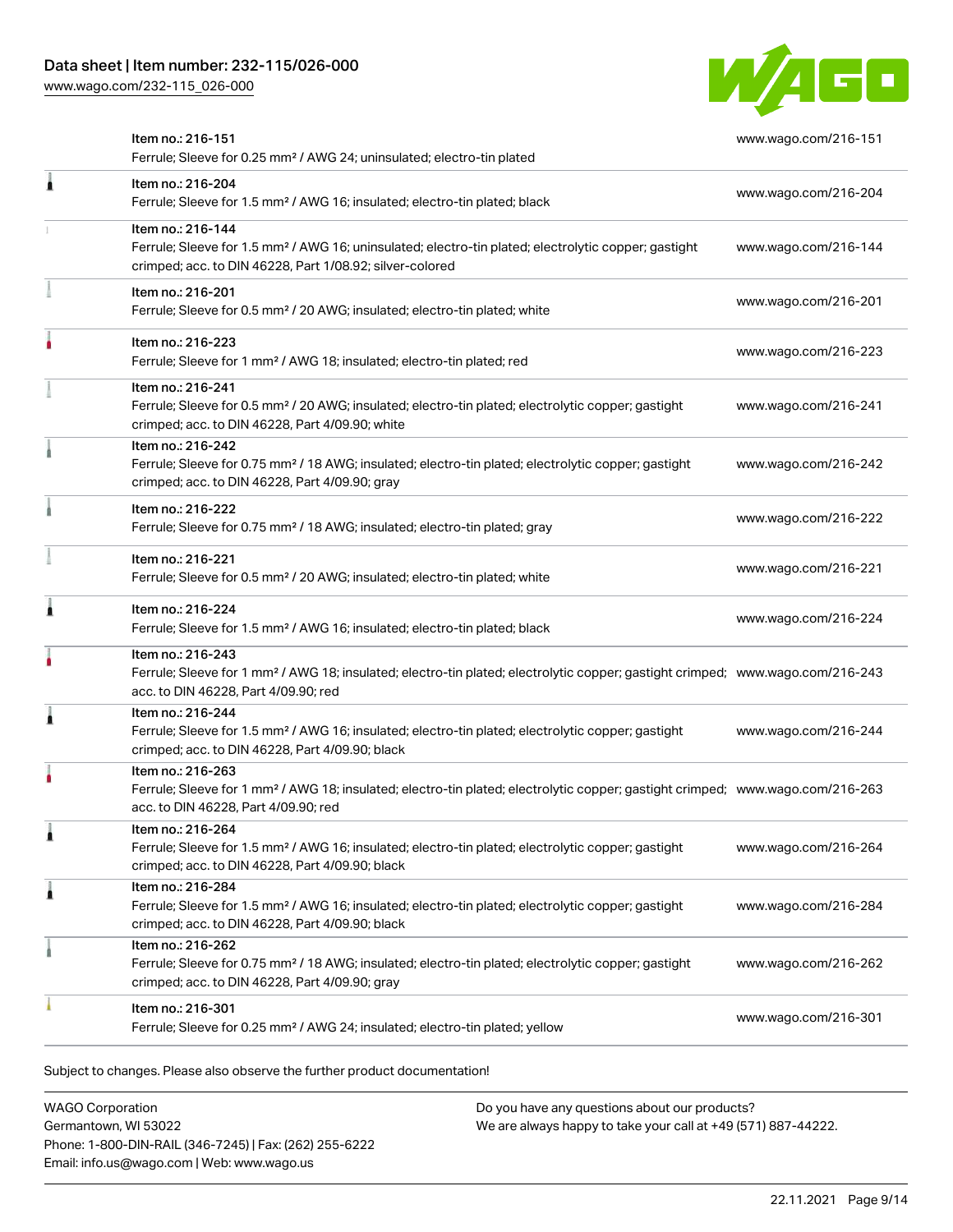### Data sheet | Item number: 232-115/026-000

[www.wago.com/232-115\\_026-000](http://www.wago.com/232-115_026-000)



|                     | Item no.: 216-321<br>Ferrule; Sleeve for 0.25 mm <sup>2</sup> / AWG 24; insulated; electro-tin plated; yellow                       | www.wago.com/216-321 |
|---------------------|-------------------------------------------------------------------------------------------------------------------------------------|----------------------|
|                     | Item no.: 216-322<br>Ferrule; Sleeve for 0.34 mm <sup>2</sup> / 22 AWG; insulated; electro-tin plated; green                        | www.wago.com/216-322 |
|                     | Item no.: 216-302<br>Ferrule; Sleeve for 0.34 mm <sup>2</sup> / 22 AWG; insulated; electro-tin plated; light turquoise              | www.wago.com/216-302 |
| Insulations stops   |                                                                                                                                     |                      |
| Insulation stop     |                                                                                                                                     |                      |
|                     | Item no.: 231-672<br>Insulation stop; 0.75 - 1 mm <sup>2</sup> ; dark gray                                                          | www.wago.com/231-672 |
|                     | Item no.: 231-670<br>Insulation stop; 0.08-0.2 mm <sup>2</sup> / 0.2 mm <sup>2</sup> "s"; white                                     | www.wago.com/231-670 |
| EXEL                | Item no.: 231-671<br>Insulation stop; 0.25 - 0.5 mm <sup>2</sup> ; light gray                                                       | www.wago.com/231-671 |
| Jumpers             |                                                                                                                                     |                      |
| Jumper              |                                                                                                                                     |                      |
|                     | Item no.: 231-905<br>Jumper; for conductor entry; 5-way; insulated; gray                                                            | www.wago.com/231-905 |
|                     | Item no.: 231-903<br>Jumper; for conductor entry; 3-way; insulated; gray                                                            | www.wago.com/231-903 |
|                     | Item no.: 231-907<br>Jumper; for conductor entry; 7-way; insulated; gray                                                            | www.wago.com/231-907 |
|                     | Item no.: 231-910<br>Jumper; for conductor entry; 10-way; insulated; gray                                                           | www.wago.com/231-910 |
|                     | Item no.: 231-902<br>Jumper; for conductor entry; 2-way; insulated; gray                                                            | www.wago.com/231-902 |
| Cover               |                                                                                                                                     |                      |
| Cover               |                                                                                                                                     |                      |
|                     | Item no.: 231-668<br>Lockout caps; for covering unused clamping units; gray                                                         | www.wago.com/231-668 |
| Marking accessories |                                                                                                                                     |                      |
| Marking strip       |                                                                                                                                     |                      |
|                     | Item no.: 210-331/500-103<br>Marking strips; as a DIN A4 sheet; MARKED; 1-12 (300x); Height of marker strip: 2.3 mm/0.091 in; Strip |                      |
|                     | Subject to changes. Please also observe the further product documentation!                                                          |                      |

WAGO Corporation Germantown, WI 53022 Phone: 1-800-DIN-RAIL (346-7245) | Fax: (262) 255-6222 Email: info.us@wago.com | Web: www.wago.us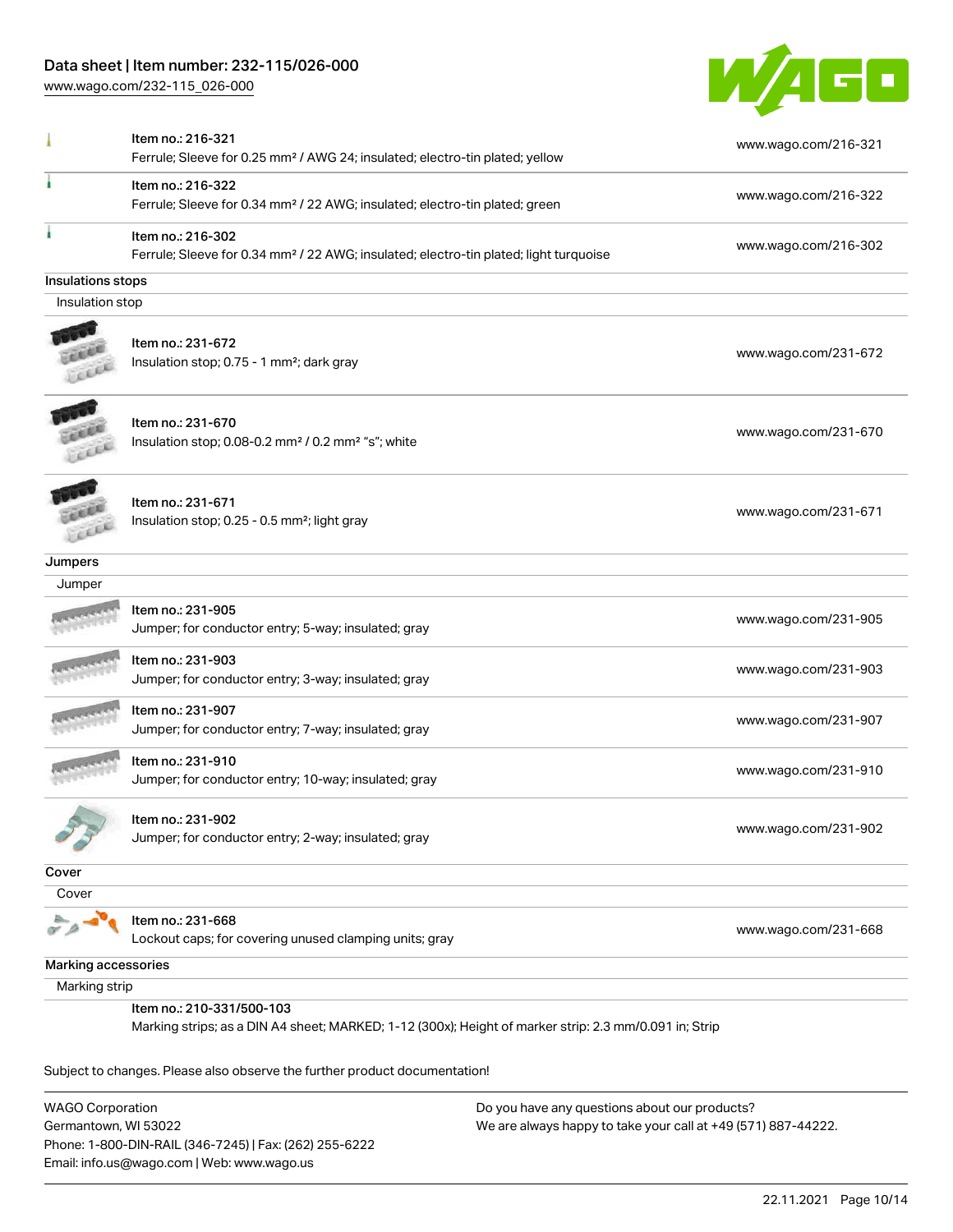

length 182 mm; Horizontal marking; Self-adhesive; white

[www.wago.com/210-331](http://www.wago.com/210-331/500-103) [/500-103](http://www.wago.com/210-331/500-103)

| Item no.: 210-331/500-104<br>Marking strips; as a DIN A4 sheet; MARKED; 13-24 (300x); Height of marker strip: 2.3 mm/0.091 in; Strip<br>length 182 mm; Horizontal marking; Self-adhesive; white | www.wago.com/210-331<br>/500-104 |
|-------------------------------------------------------------------------------------------------------------------------------------------------------------------------------------------------|----------------------------------|
| Item no.: 210-332/500-202<br>Marking strips; as a DIN A4 sheet; MARKED; 1-16 (160x); Height of marker strip: 3 mm; Strip length 182<br>mm; Horizontal marking; Self-adhesive; white             | www.wago.com/210-332<br>/500-202 |
| Item no.: 210-332/500-206<br>Marking strips; as a DIN A4 sheet; MARKED; 33-48 (160x); Height of marker strip: 3 mm; Strip length<br>182 mm; Horizontal marking; Self-adhesive; white            | www.wago.com/210-332<br>/500-206 |
| Item no.: 210-332/500-205<br>Marking strips; as a DIN A4 sheet; MARKED; 1-32 (80x); Height of marker strip: 3 mm; Strip length 182<br>mm; Horizontal marking; Self-adhesive; white              | www.wago.com/210-332<br>/500-205 |
| Item no.: 210-332/500-204<br>Marking strips; as a DIN A4 sheet; MARKED; 17-32 (160x); Height of marker strip: 3 mm; Strip length<br>182 mm; Horizontal marking; Self-adhesive; white            | www.wago.com/210-332<br>/500-204 |

### Downloads

### **Documentation**

| Additional Information |
|------------------------|
|                        |

| Technical explanations            | 2019 Apr 3 | pdf<br>2.0 MB | Download |
|-----------------------------------|------------|---------------|----------|
|                                   |            |               |          |
| <b>CAD files</b>                  |            |               |          |
| CAD data                          |            |               |          |
| 2D/3D Models 232-115/026-000      |            | <b>URL</b>    | Download |
| <b>CAE</b> data                   |            |               |          |
| EPLAN Data Portal 232-115/026-000 |            | <b>URL</b>    | Download |
| ZUKEN Portal 232-115/026-000      |            | <b>URL</b>    | Download |
| EPLAN Data Portal 232-115/026-000 |            | <b>URL</b>    | Download |

Subject to changes. Please also observe the further product documentation!

WAGO Corporation Germantown, WI 53022 Phone: 1-800-DIN-RAIL (346-7245) | Fax: (262) 255-6222 Email: info.us@wago.com | Web: www.wago.us Do you have any questions about our products? We are always happy to take your call at +49 (571) 887-44222.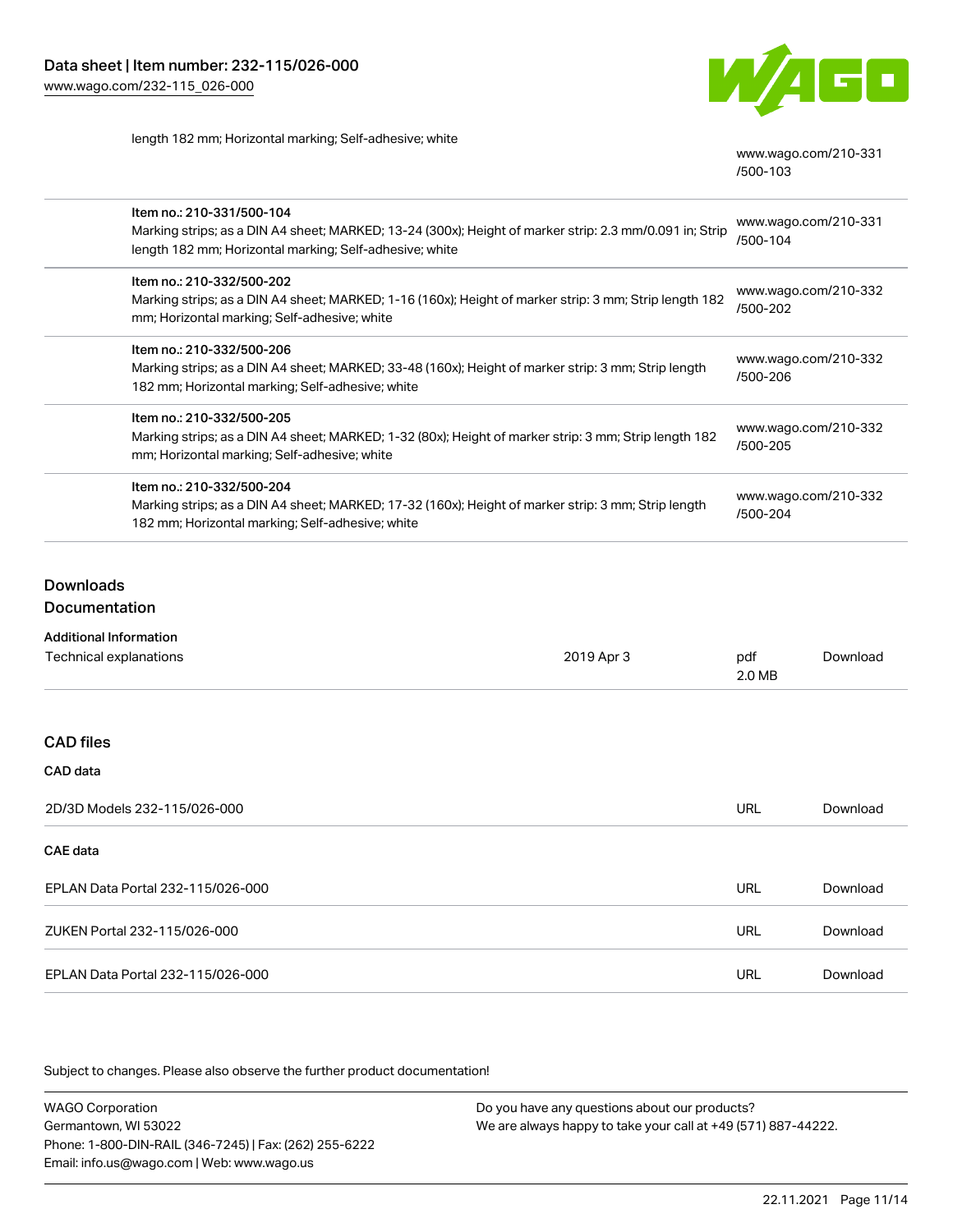### Environmental Product Compliance

Compliance Search

Environmental Product Compliance 232-115/026-000 1-conductor female connector, angled; CAGE CLAMP®; 2.5 mm²; Pin spacing 5 mm; 15-pole; 2,50 mm²; gray

#### Installation Notes



Inserting a conductor via 3.5 mm screwdriver – CAGE CLAMP® actuation parallel to conductor entry.



Inserting a conductor via 3.5 mm screwdriver – CAGE CLAMP® actuation perpendicular to conductor entry.



Inserting a conductor into CAGE CLAMP® unit via operating lever (231-291).



Inserting a conductor via operating tool.

Subject to changes. Please also observe the further product documentation!

WAGO Corporation Germantown, WI 53022 Phone: 1-800-DIN-RAIL (346-7245) | Fax: (262) 255-6222 Email: info.us@wago.com | Web: www.wago.us

Do you have any questions about our products? We are always happy to take your call at +49 (571) 887-44222.



URL [Download](https://www.wago.com/global/d/ComplianceLinkMediaContainer_232-115_026-000)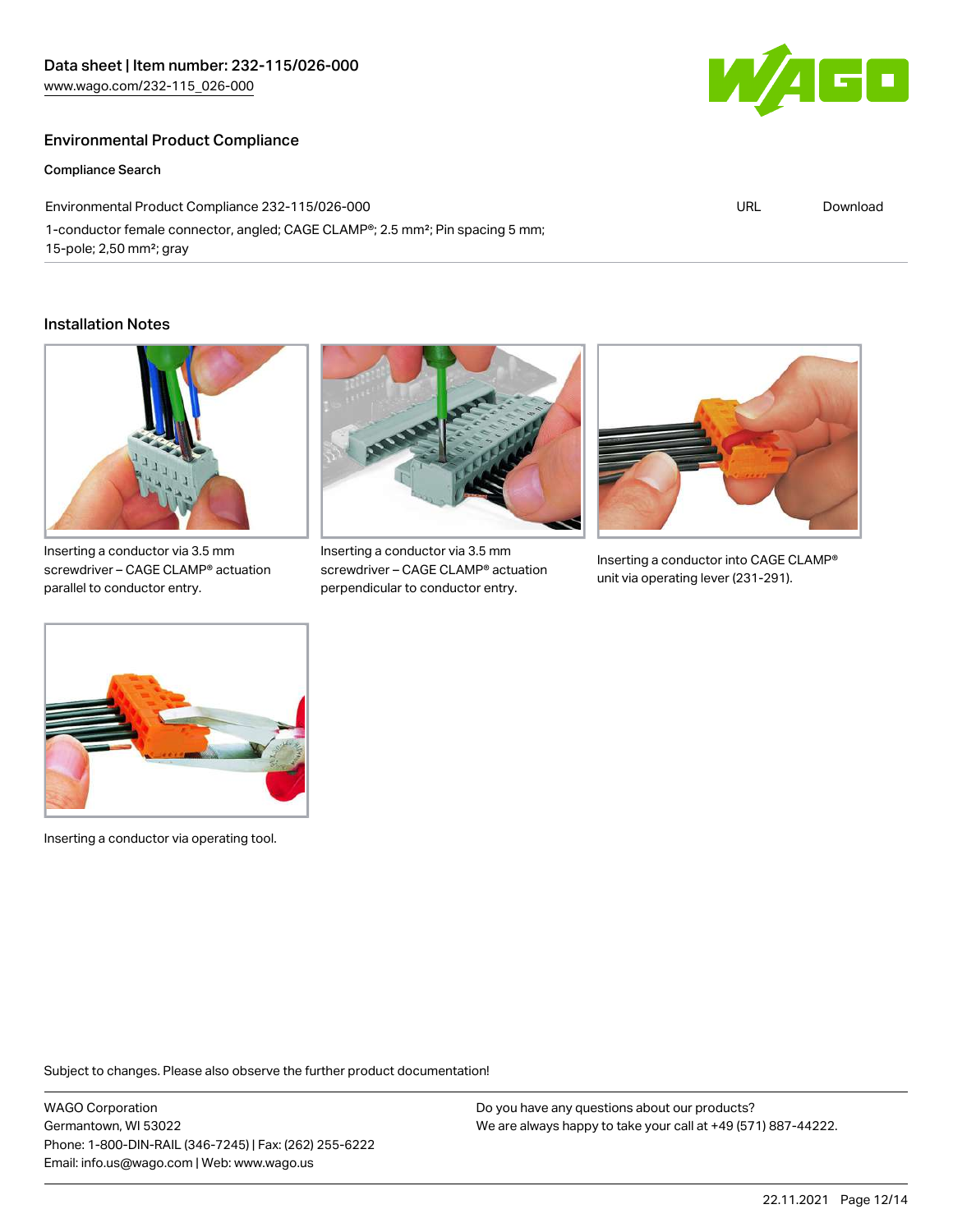



Coding a female connector by removing coding finger(s).



Testing – female connector with CAGE CLAMP®

Integrated test ports for testing perpendicular to conductor entry via 2 or 2.3 mm Ø test plug

#### Installation



Male connector with strain relief plate



Strain relief housing shown with a male connector equipped with CAGE CLAMP®

Subject to changes. Please also observe the further product documentation!

WAGO Corporation Germantown, WI 53022 Phone: 1-800-DIN-RAIL (346-7245) | Fax: (262) 255-6222 Email: info.us@wago.com | Web: www.wago.us